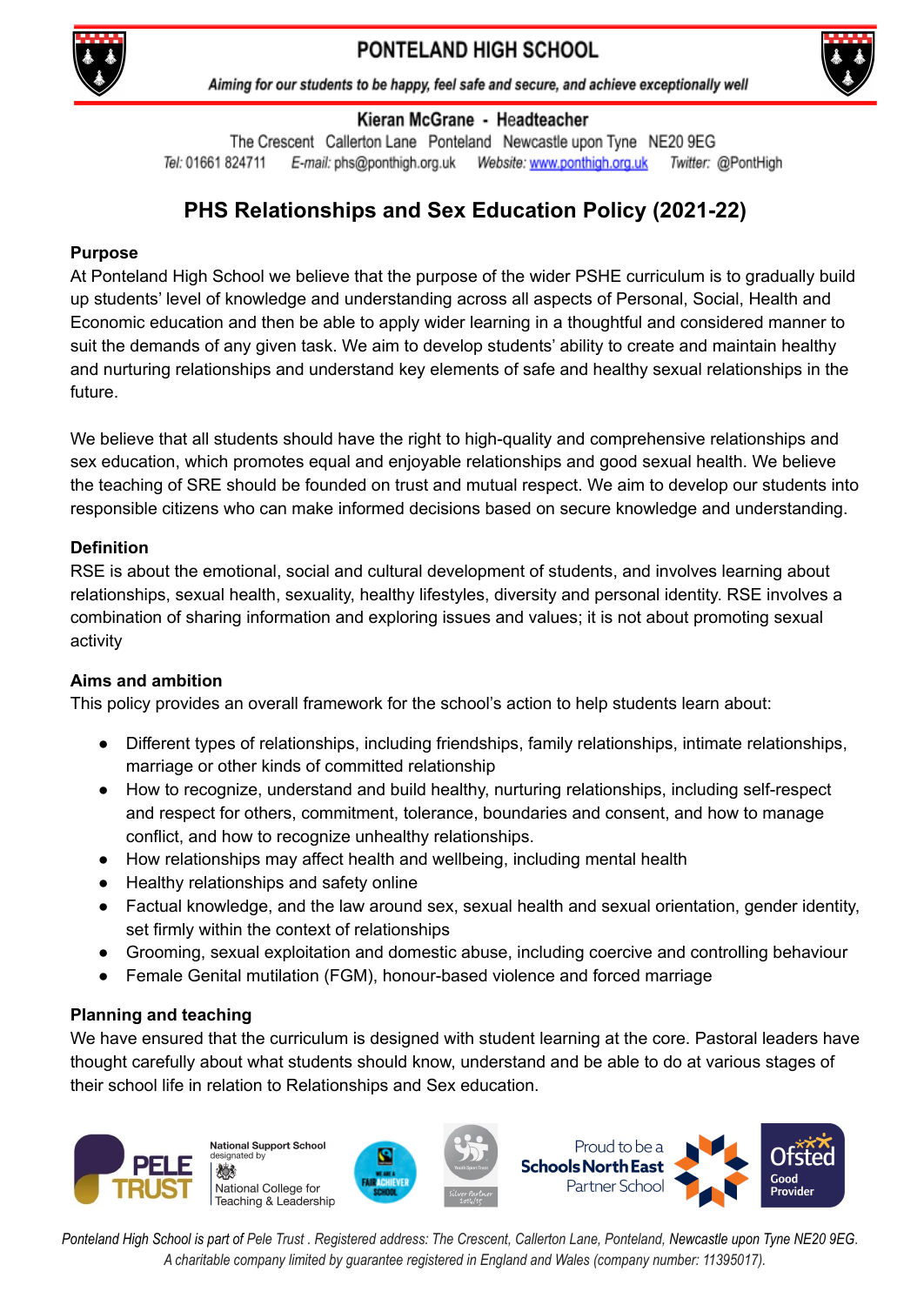Our RSE curriculum is progressive and challenging as we are committed to meaningful learning rather than superficial coverage of curriculum content recognising that the materials taught should develop our students as informed citizens able to make well informed decisions as they progress to young adulthood.

We focus on ensuring that our teachers have strong RSE subject knowledge to underpin their teaching. We value and emphasise creating positive relationships in classrooms as we believe this enables great teaching to flourish. We are committed to offering a broad and balanced RSE curriculum that is accessible to all students across all key stages.

The specific content will be taught in an age appropriate and developmentally appropriate way. Topics will be taught sensitively and inclusively, with respect to backgrounds and the protected characteristics of students, while always providing students with the knowledge they need of the law.

Teaching will build on the knowledge acquired at primary school (Appendix 1) and develop further students' understanding of health, with an increased focus on risks such as drugs and alcohol, as well as introducing knowledge about intimate relationships and sex (Appendix 2).

## **Commitment to Equalities and Diversity**

The Equality and Human Rights Commission (EHRC) is the enforcement body for equalities legislation and may serve a school with a Compliance Notice if it fails in its specific duties under the Acts. If a school was found wanting in any respect it would be provided with the opportunity to put this right within 3 months.

Ponteland High School is fully committed to discharging its equalities duties for all students, employees and visitors to the school site. Procedures are in place for dealing with allegations of sexual or other forms of harassment or discrimination and for recording incidents which challenge equality.

We will ensure that the RSE policy and accompanying documentation are accessible by publishing them on the school website. Complaints or concerns can be raised with the school through the Complaints Procedure, which is also available on the school website.

RSE delivery is designed to comply with the Equality Act 2010 and will include LGBT+ content in the programme. This will include talking about LGBT+ families and teaching about sexual orientation and gender identity.

The religious backgrounds of all students will be considered when planning teaching and comply with the relevant provisions of the Equality Act 2010, under which religion or belief are amongst the protected characteristics.

Teaching will reflect the law as it applies to relationships so that students clearly understand what the law allows and does not allow, and the wider legal implications of decisions they make.

Under the Equality Act, the school will not unlawfully discriminate against students because of their age, sex, race, disability or belief, gender reassignment, pregnancy or maternity, marriage or civil partnerships or sexual orientation.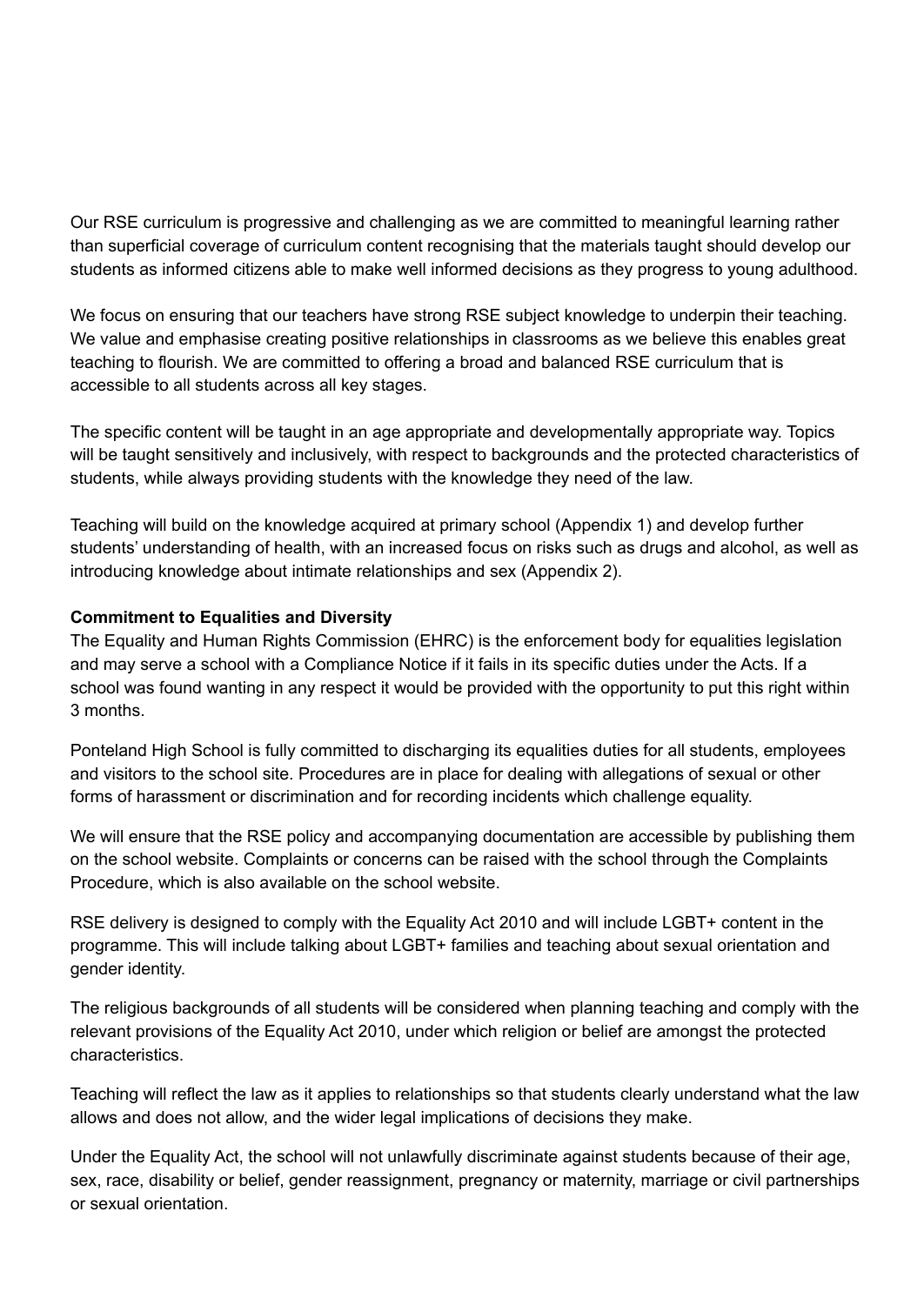



Aiming for our students to be happy, feel safe and secure, and achieve exceptionally well

## Kieran McGrane - Headteacher

The Crescent Callerton Lane Ponteland Newcastle upon Tyne NE20 9EG Tel: 01661 824711 E-mail: phs@ponthigh.org.uk Website: www.ponthigh.org.uk Twitter: @PontHigh

# **Students with Special Educational Needs and Disabilities (SEND)**

We are committed to RSE being accessible for all students. This will demand that high-quality teaching is both differentiated and personalised. The school will also be mindful of the preparing for adulthood outcomes as set out in the SEND code of practice, when preparing these curriculum areas for students with SEND,

# **Statutory Requirements**

The Relationships Education, Relationships and Sex Education, and Health Education (England) Regulations 2019 are made under sections 34 and 35 of the Children and Social Work Act 2017. Relationships Education is compulsory in all primary schools in England and Relationships and Sex Education compulsory in all secondary schools. Health Education is compulsory in all state-funded schools.

# **Parents' Right to Withdraw**

Parents have the right to withdraw their children from the non-statutory components of RSE (intimate and sexual relationships, including sexual health), up to and including three terms before the child turns 16. Parents cannot withdraw their child from Relationships or Health Education.

Requests for withdrawal should be made in writing to the Headteacher. A copy of withdrawal requests will be placed in the student's file. DfE guidance states that, 'except in exceptional circumstances, the school should respect the parent's request to withdraw their child, up to and until three terms before the child turns 16. After that point, if the child wishes to receive sex education rather than be withdrawn, the school should make arrangements to provide the child with sec education during one of those terms.' Appropriate alternative work will be given to students who are withdrawn from RSE.

## **Working with external agencies**

To support and enhance the delivery of RSE, Ponteland High School works with external partners to draw on specialist knowledge and implement different ways of engaging with our students. Where external agencies are used, the school will ensure that all necessary checks (of the visiting organisation) are completed and any visitors linked to those agencies.

The school will work with external agencies to ensure that content delivered is age-appropriate and accessible for all students. Any materials that are used must be approved by the school in advance of the session. The school will ensure that visitors are aware of aspects of confidentiality and understands how safeguarding and disclosure reports should be dealt with in line with the school's Safeguarding Policy.

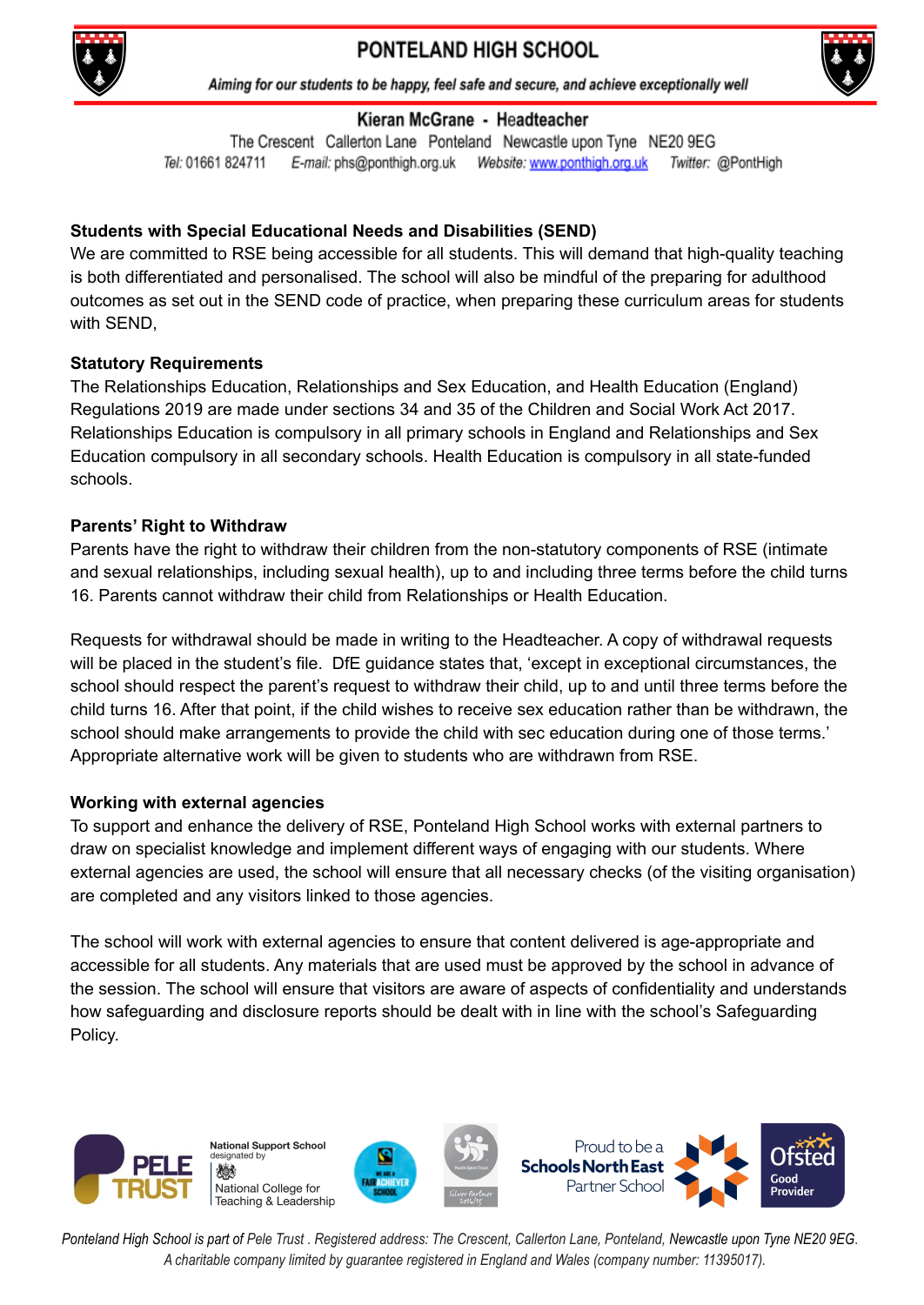### **Safeguarding, Reports of Abuse and Confidentiality**

We recognise that at the heart of RSE, the focus is on keeping children safe, and acknowledge our significant role in preventive education. RSE will provide an open forum to discuss potentially sensitive issues. Such discussions can lead to increased safeguarding reports therefore sudents will be made aware of the processes to enable them to raise their concerns or make a report including how this will be handled. This will also include processes when they have a concern about a friend or peer.

In line with the document Keeping Children Safe in Education (2020), all staff are aware of what to do if a pupil tells them they are being abused or neglected. Staff are also aware of the need to manage the requirement to maintain an appropriate level of confidentiality. This means only involving those that need to be involved, such as referring the matter to the Designated Safeguarding Lead within school and/or the Headteacher.

## **Informing and Involving Parents, Staff and Students**

Parents and carers are key educators of their children and their role in education concerning relationships and sex education is seen by the school as extremely important. This policy has been designed to consider and reflect the views of parents whilst meeting our statutory obligations.

All staff play an important role in planning, delivering and reviewing RSE. Student views will be gathered through Student Voice activities, formally and informally, and their views will be used to improve delivery of RSE lessons.

#### **Policy review**

The PSHE curriculum including RSE is reviewed regularly to ensure that the content and teaching materials are fit for purpose. The review process identifies what is working well and any elements that need to be altered to provide a better-quality learning experience for our students. This review process is informed by students, teachers, Pastoral and senior leaders and will also consider views shared by parents.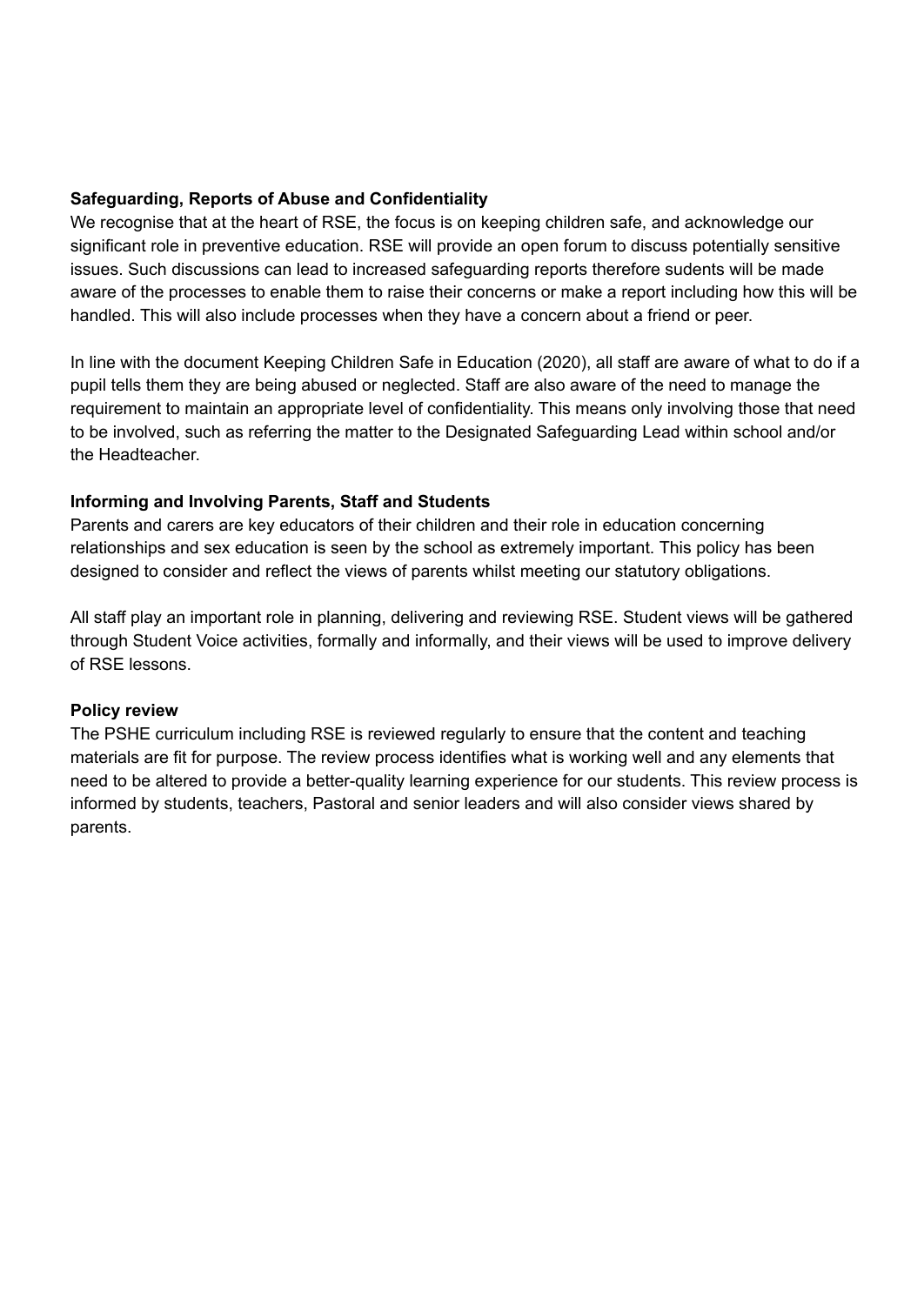



Aiming for our students to be happy, feel safe and secure, and achieve exceptionally well

### Kieran McGrane - Headteacher

The Crescent Callerton Lane Ponteland Newcastle upon Tyne NE20 9EG Tel: 01661 824711 Twitter: @PontHigh

# **Appendix 1**

By the end of secondary school:

Schools should continue to develop the knowledge on topics specified for primary as required, and in addition, cover the following content by the end of secondary.

| <b>Families</b>                  | Students should know:                                                                                          |
|----------------------------------|----------------------------------------------------------------------------------------------------------------|
|                                  | That there are different types of committed, stable<br>$\bullet$                                               |
|                                  | relationships.                                                                                                 |
|                                  | How these relationships might contribute to happiness<br>$\bullet$                                             |
|                                  | and their importance for bringing up children.                                                                 |
|                                  | What marriage is, including legal status e.g. that<br>$\bullet$                                                |
|                                  | marriage carries legal rights and protections not                                                              |
|                                  | available to couples who are cohabiting.                                                                       |
|                                  | Why marriage is an important relationship choice for                                                           |
|                                  | many couples and why it must be freely entered into.<br>The characteristics and legal status of other types of |
|                                  | $\bullet$<br>long-term relationship.                                                                           |
|                                  | The roles and responsibilities of parents with respect to                                                      |
|                                  | raising of children, including the characteristics of                                                          |
|                                  | successful parenting.                                                                                          |
|                                  | How to determine whether other children, adults or                                                             |
|                                  | sources of information are trustworthy; judge when a                                                           |
|                                  | family or friend; intimate or other relationship is unsafe;                                                    |
|                                  | and how to seek help or advice, including reporting                                                            |
|                                  | concerns about others, if needed                                                                               |
| <b>Respectful relationships,</b> | Students should know:                                                                                          |
| including friendships            | The characteristics of healthy and positive friendships<br>$\bullet$                                           |
|                                  | (in all contexts, including online). This includes                                                             |
|                                  | different (non-sexual) types of relationship.<br>Practical steps they can take in a range of different         |
|                                  | contexts to improve or support respectful relationships.                                                       |
|                                  | How stereotypes, in particular stereotypes based on                                                            |
|                                  | sex, gender, race, religion or disability can cause                                                            |
|                                  | damage (e.g. how they might normalise                                                                          |
|                                  | non-consensual behaviour or encourage prejudice).                                                              |
|                                  | That in school and in wider society they can expect to<br>$\bullet$                                            |
|                                  | be treated with respect by others, and that in return                                                          |
|                                  | they should show due respect to others, including                                                              |
|                                  | people in positions of authority and due tolerance of                                                          |
|                                  | other people's beliefs.                                                                                        |
|                                  | About different types of bullying, (including<br>cyberbullying), the impact of bullying, responsibilities of   |
|                                  |                                                                                                                |



**National Support School** lesignated by 燃 National College for Teaching & Leadership





Good Provider

Proud to be a

Partner School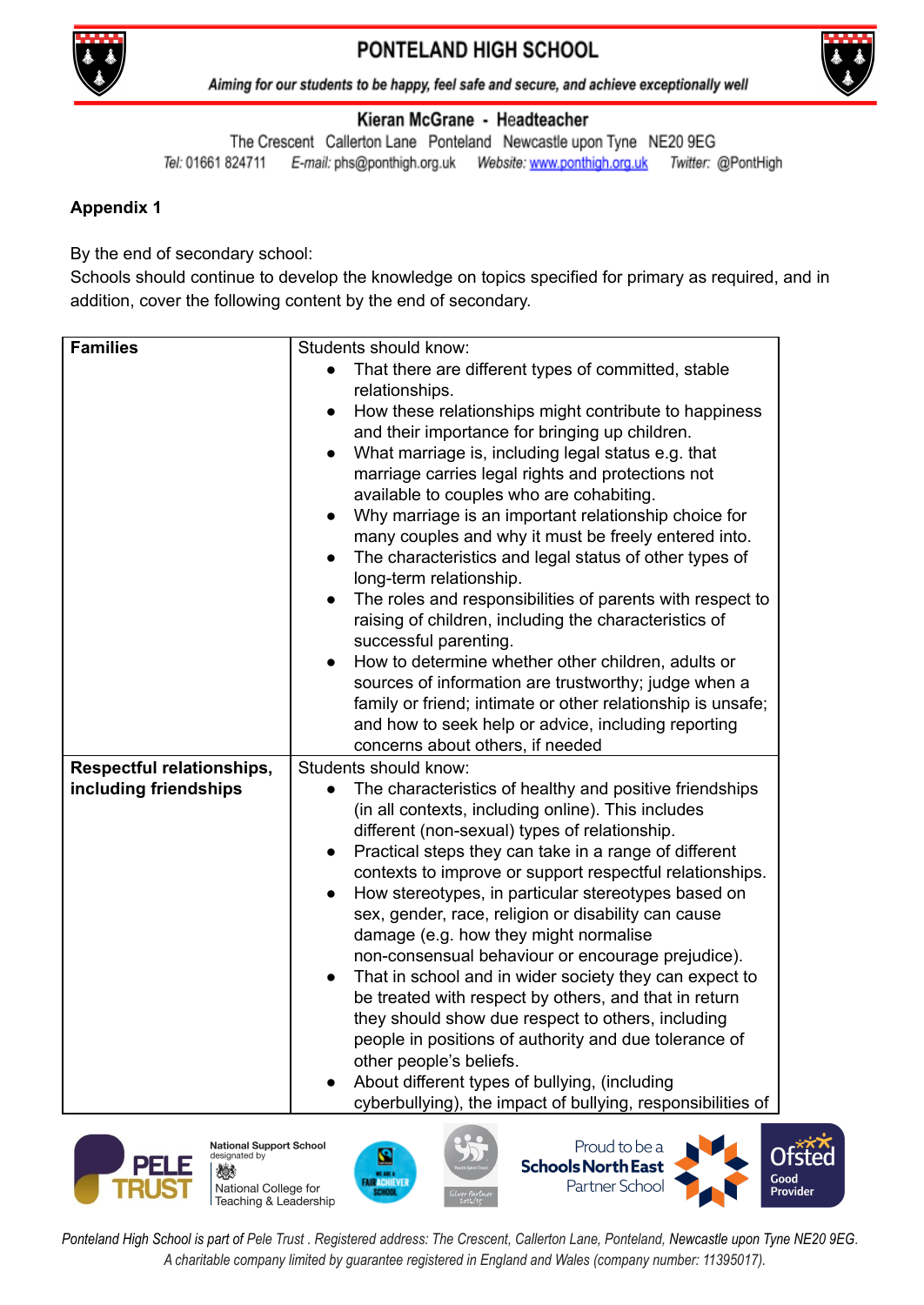|                                           | bystanders to report bullying and how and where to get<br>help.<br>That some types of behaviours within relationships are<br>$\bullet$<br>criminal, including violent behaviour and coercive<br>control.<br>What constitutes sexual harassment and sexual<br>violence and why these are always unacceptable.                                                                                                                                                                                                                                                                                                                                                                                                                                                                                                                                                             |
|-------------------------------------------|--------------------------------------------------------------------------------------------------------------------------------------------------------------------------------------------------------------------------------------------------------------------------------------------------------------------------------------------------------------------------------------------------------------------------------------------------------------------------------------------------------------------------------------------------------------------------------------------------------------------------------------------------------------------------------------------------------------------------------------------------------------------------------------------------------------------------------------------------------------------------|
| On line and Media                         | Students should know:                                                                                                                                                                                                                                                                                                                                                                                                                                                                                                                                                                                                                                                                                                                                                                                                                                                    |
|                                           | Their rights, responsibilities and opportunities online,<br>including that the same expectations of behaviour<br>apply to online contexts.<br>About online risks, including that any material<br>someone provides to another has the potential to be<br>shared online and the difficulty of removing potentially<br>compromising material placed online.<br>Not to provide materials to others that they would not<br>$\bullet$<br>want shared further and not to share personal material<br>that is sent to them.<br>What to do and where to get support to report material<br>$\bullet$<br>or manage issues online.<br>The impact of viewing harmful content.<br>$\bullet$<br>That specifically sexually explicit material e.g.<br>$\bullet$<br>pornography presents a distorted picture of sexual<br>behaviours.<br>How information and data is generated, collected, |
|                                           | shared and used online.                                                                                                                                                                                                                                                                                                                                                                                                                                                                                                                                                                                                                                                                                                                                                                                                                                                  |
| <b>Being Safe</b>                         | Students should know:<br>The concepts of, and laws relating to, sexual consent,<br>sexual exploitation, abuse, grooming, coercion,<br>harassment, rape, domestic abuse, forced marriage,<br>honour-based violence and FGM and how these can<br>affect current and future relationships.<br>How people can actively communicate and recognise<br>consent from others, including sexual consent, and<br>how and when consent can be withdrawn (in all<br>contexts including online).                                                                                                                                                                                                                                                                                                                                                                                       |
| Intimate and sexual                       | Students should know:                                                                                                                                                                                                                                                                                                                                                                                                                                                                                                                                                                                                                                                                                                                                                                                                                                                    |
| relationships, including<br>sexual health | How to recognise the characteristics and positive<br>$\bullet$<br>aspects of healthy one-to-one intimate relationships,<br>which include mutual respect, consent, loyalty, trust,<br>shared interests and outlooks, sex and friendship.<br>That all aspects of health can be affected by choices<br>$\bullet$<br>they make in sex and relationships, positively or<br>negatively, e.g. physical, emotional, mental, sexual and<br>reproductive health and wellbeing.<br>The facts about reproductive health, including fertility,<br>$\bullet$<br>and the potential impact of lifestyle on fertility for men<br>and women and menopause.<br>That there are a range of strategies for identifying and                                                                                                                                                                     |
|                                           | managing sexual pressure, including understanding                                                                                                                                                                                                                                                                                                                                                                                                                                                                                                                                                                                                                                                                                                                                                                                                                        |